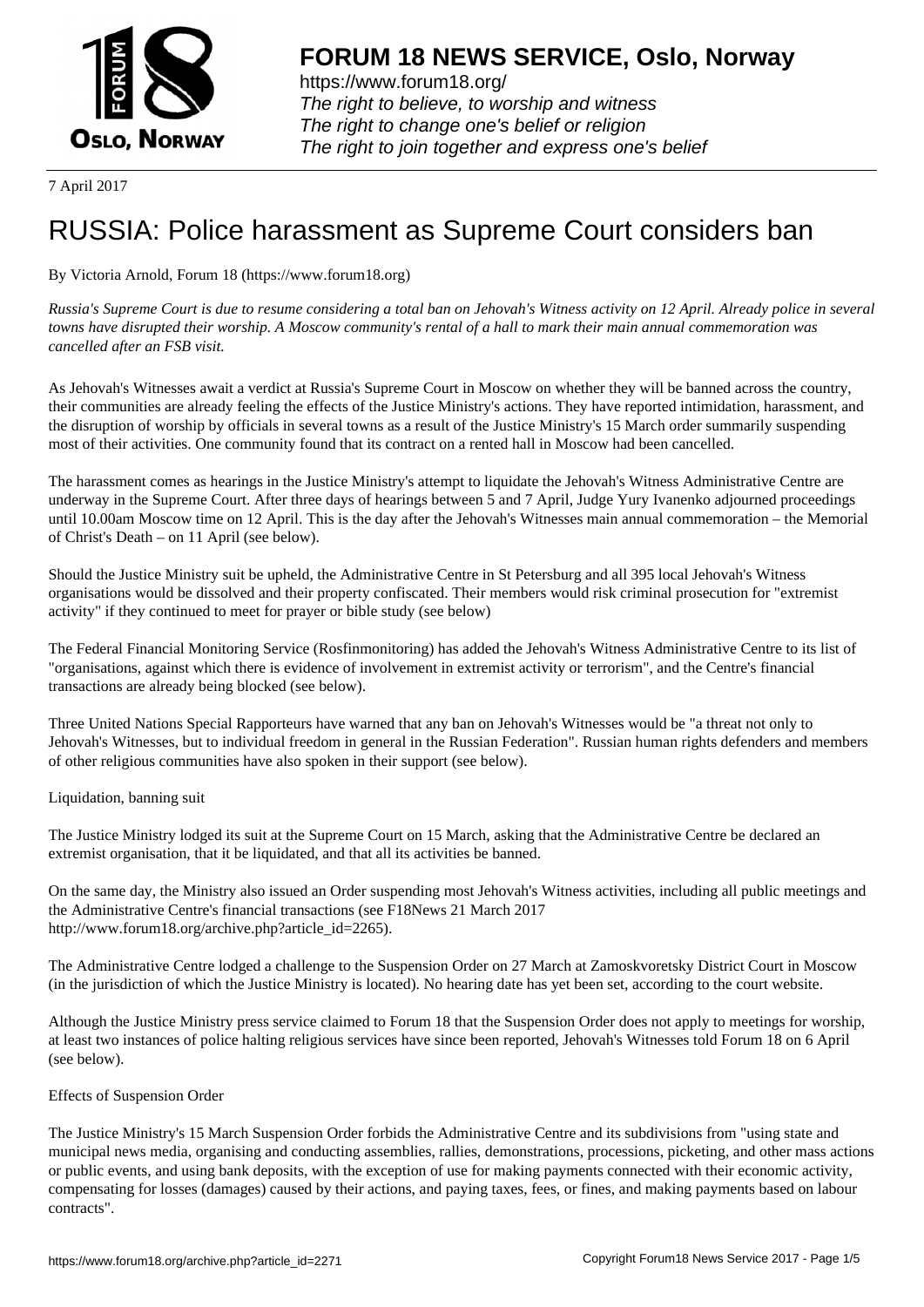This Order appears to have led in some places to even harsher state measures against individual Jehovah's Witnesses and their communities, which allegedly go far beyond what the order itself requires. Police in Bryansk have gone to believers' homes and "demanded explanations of who they were, what they did, which of their friends and relatives were Jehovah's Witnesses", Jehovah's Witnesses told Forum 18 on 6 April. In Kotovo in Oryol Region, police detained several people in the street and confiscated their Bibles and tablet computers.

Despite the fact that religious services do not fall into the category of "public events" mentioned in the order, police and FSB officers have disrupted worship in at least two locations. In the Sverdlovsk Region town of Tavda, five officials interrupted a service, Jehovah's Witnesses told Forum 18. One of them "went onto the stage and read out the Justice Ministry's order regarding the suspension of activities, and announced that the service was over". Before halting a meeting for worship in Uchaly in Bashkortostan, officers covertly filmed those attending. Several worshippers were later summoned to the Prosecutor's Office, where officials demanded information about everyone in the video.

The main Jehovah's Witness annual commemoration – the Memorial of Christ's Death – will be marked this year on 11 April. On 3 April, however, the owner of premises rented for this event in Moscow cancelled the rental contract after a visit from the FSB security service, Jehovah's Witnesses told Forum 18 on 5 April.

Administrative Centre bank accounts blocked

Between 27 and 29 March, the Administrative Centre was added to the Rosfinmonitoring list of "organisations, against which there is evidence of involvement in extremist activity or terrorism", where it appears alongside banned terrorist organisations such as al-Qaeda and the so-called Islamic State.

As stipulated in the Justice Ministry's 15 March order, banks have blocked the Centre's financial transactions – despite the exceptions mentioned above, the Administrative Centre complains in its official objection to the liquidation lawsuit that it cannot carry out "normal economic activity", including any payments to state bodies (gosudarstvennaya poshlina). The Centre's bank informed the Administrative Centre on 31 March that its accounts had been frozen, after a transaction was refused on 29 March.

Jehovah's Witnesses report that local communities' and individuals' financial transactions have not been blocked.

"A threat .. to individual freedom in general"

United Nations (UN) Special Rapporteur on the Rights to Freedom of Peaceful Assembly and of Association Maina Kiai told Forum 18 on 20 March that: "The Russian government is claiming that the Jehovah's Witnesses are an extremist group, but in fact it's their move to ban them outright that appears to be extreme." He added that "the right to freedom of association includes the right to association for religious purposes, and under international law this right can only be restricted in very narrowly-defined circumstances. The fact that people belonging to a majority religion may disagree with a minority group's beliefs or activities  $\hat{a} \in \hat{C}$  or even be offended by them  $\hat{a} \in \hat{a}$  is not a legitimate basis for a ban, so long as that group's activities are peaceful" (see F18News 21 March 2017 http://www.forum18.org/archive.php?article\_id=2265).

On 4 April, before proceedings began in the Supreme Court, United Nations Special Rapporteur on Freedom of Opinion and Expression David Kaye, Special Rapporteur on Freedoms of Peaceful Assembly and Association Maina Kiai, and Special Rapporteur on Freedom of Religion and Belief Ahmed Shaheed condemned the attempt to outlaw Jehovah's Witnesses in Russia.

"This lawsuit is a threat not only to Jehovah's Witnesses, but to individual freedom in general in the Russian Federation," the Special Rapporteurs wrote. "The use of counter-extremism legislation in this way to confine freedom of opinion, including religious belief, expression and association to that which is state-approved is unlawful and dangerous, and signals a dark future for all religious freedom in Russia". They called on Russia to "drop the lawsuit in compliance with their obligations under international human rights law, and to revise the counter-extremism legislation and its implementation to avoid fundamental human rights abuses" (see http://www.ohchr.org/EN/NewsEvents/Pages/DisplayNews.aspx?NewsID=21479&LangID=E).

Russian human rights defenders also spoke out against the lawsuit. They include Lyudmila Alekseyeva, who called it "Not simply a mistake, but a crime", and Maksim Shevchenko, member of the Presidential Council on Human Rights, who described the attempted ban as "unconstitutional, violating the fundamental principles of freedom of conscience". He added: "If it is possible in this way to ban an organisation with hundreds of thousands of members, then it is possible to repress other religious or public opinion groups quite easily. I believe that this is arbitrary, and it is impossible to agree with this arbitrariness. We must protect the rights of Russian citizens who are members of this religious organisation."

### Jehovah's Witnesses respond to Supreme Court suit

On 4 April, the Administrative Centre lodged its 103-page official objection to the Justice Ministry's suit at the Supreme Court. The document points out how liquidation would violate believers' rights to freedom of conscience and freedom of assembly under both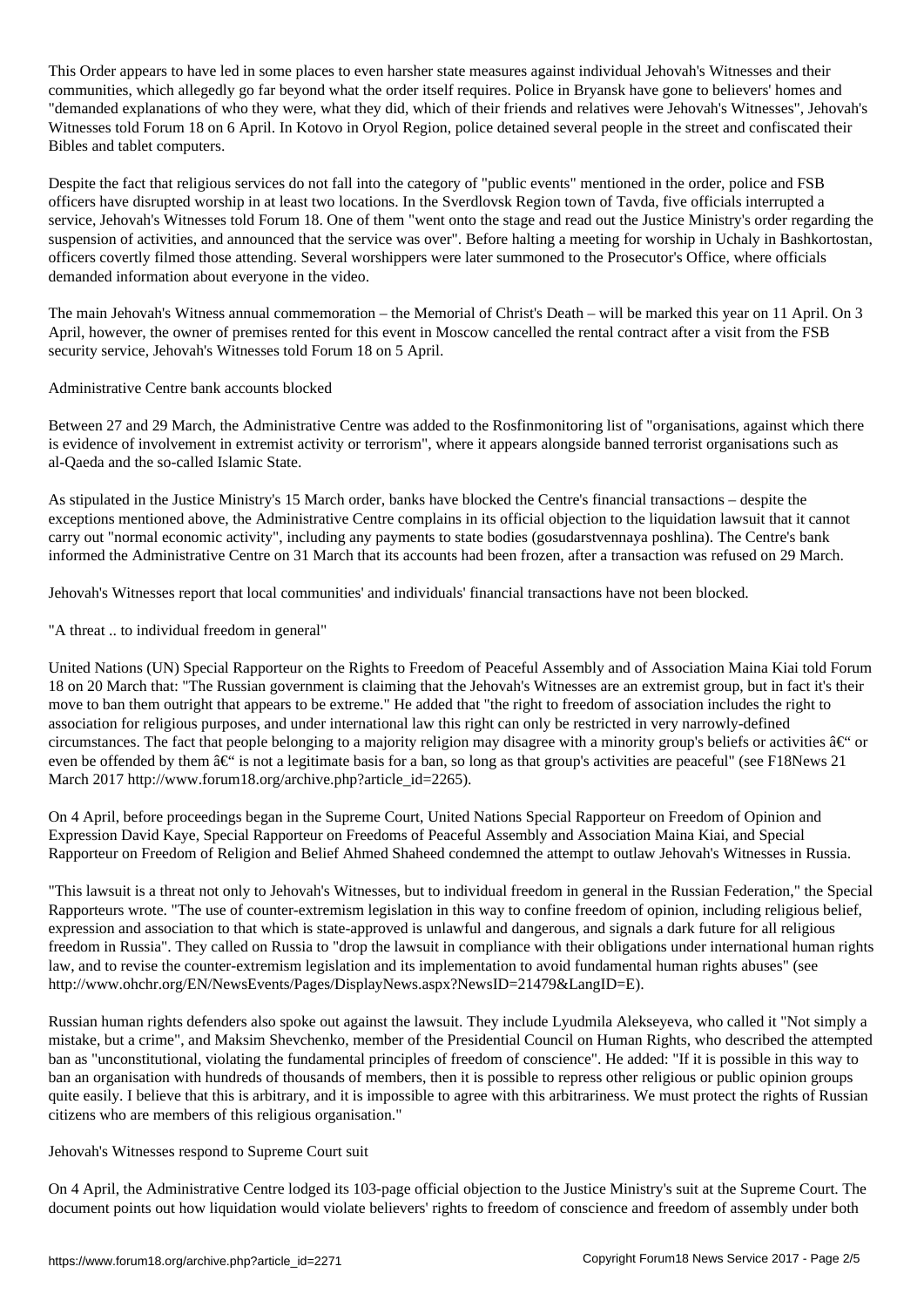It concludes that the lawsuit is based on "inaccurate and fabricated" information, and that "the Justice Ministry wants an absolutely innocent group of Russian citizens numbering in the hundreds of thousands to be declared extremists for nothing. Is this fair? Is it legal? Is it honest? No, no, and once again no."

Proceedings in the Supreme Court have been open to the press and public. So far, Judge Ivanenko has refused several requests from the Administrative Centre's representatives to have the suit dismissed or postponed, and rejected their petition to have the attempted ban on all Jehovah's Witness activity recognised as political repression.

Justice Ministry official Svetlana Borisova asked Judge Ivanenko to order the dissolution of all Jehovah's Witness organisations and to allow this process to begin immediately.

Jehovah's Witness representatives spent much of the second and third days of proceedings refuting the Justice Ministry's claims that the Administrative Centre imported extremist literature, financed "extremist activity", and failed to take effective measures against "extremist activity" by local religious organisations. Lawyer Viktor Zhenkov pointed out, for instance, that the Administrative Centre could not have known that the books it imported would later be ruled extremist by Russian courts, and that in the past two years, no materials have been brought into the country at all.

Lawyer Yury Toporov argued that money sent to local communities was used for the upkeep of religious buildings, the payment of utility bills, and the support of individual believers who had fallen on hard times. Lawyer Maksim Novakov described how prosecutions for possession of "extremist" literature were based on the apparent planting of banned items by officials – he noted that one of these books in a recent case had borne an inscription showing it was the property of an Orthodox anti-sectarian centre.

What a liquidation order would mean nationally

If the Justice Ministry's suit is upheld, all exercise of freedom of religion and belief by Jehovah's Witnesses across Russia would be banned if any liquidation order enters into force. Any Jehovah's Witness who breaks the ban would be liable for prosecution as an "extremist" (see below).

The Administrative Centre would be added to the Justice Ministry's Federal List of Extremist Organisations. Its property – and that of "structural subdivisions", such as local organisations - would be confiscated by the state. This List comprises mainly far-right and violent nationalist groups. At present, 59 banned or liquidated organisations are on the List. These include eight Jehovah's Witness communities, in Taganrog, Samara, Abinsk, Stariy Oskol, Belgorod, Elista, Oryol and Birobidzhan (see Forum 18's "extremism" Russia religious freedom survey http://www.forum18.org/archive.php?article\_id=2215).

Liquidation of the Administrative Centre would also lead to the liquidation of all other Jehovah's Witness communities and groups throughout Russia (see F18News 16 February 2017 http://www.forum18.org/archive.php?article\_id=2257).

If Jehovah's Witnesses continued to meet for prayer or Bible study after liquidation, their former members would be liable to criminal prosecution under Criminal Code Article 282.2 ("organisation of" or "participation in the activities of a banned extremist organisation"). Sixteen Jehovah's Witnesses in Taganrog were tried and convicted on these charges in November 2015 after their community became the first to be liquidated as extremist (see F18News 3 December 2015 http://www.forum18.org/archive.php?article\_id=2128). Their latest appeal is currently pending at the Supreme Court.

Individuals who are involved in criminal "extremism" cases – whether convicted, charged, or merely suspected – may also be placed on the "List of terrorists and extremists" maintained by the Federal Financial Monitoring Service (Rosfinmonitoring) of those "against whom there is evidence of their involvement in extremist activity or terrorism". Banks are obliged to freeze the assets of people who appear on the List, meaning that they cannot withdraw or transfer money, receive salary payments, or use their bank cards. Since 30 January 2014, this has been relaxed to allow small transactions not exceeding 10,000 Roubles per month (see Forum 18's "extremism" Russia religious freedom survey http://www.forum18.org/archive.php?article\_id=2215).

It is likely that Jehovah's Witnesses who might face criminal "extremism" prosecutions, brought after any liquidation order enters into force, would be placed on the List.

Since July 2016, the Religion Law - among many other severe restrictions on freedom of religion and belief - bans former members of banned "extremist" religious organisations from carrying out broadly defined "missionary activity". People such as Jehovah's Witnesses who publicly share their beliefs are also liable to prosecution under Administrative Code Article 20.2 ("Violation of the established procedure for organising or conducting a gathering, meeting, demonstration, procession or picket") and Administrative Code Article 5.26 ("Conducting missionary activity") (see Forum 18's general Russia religious freedom survey http://www.forum18.org/archive.php?article\_id=2246).

Courts around Russia have already placed many Jehovah's Witness texts on the Federal List of Extremist Materials. After any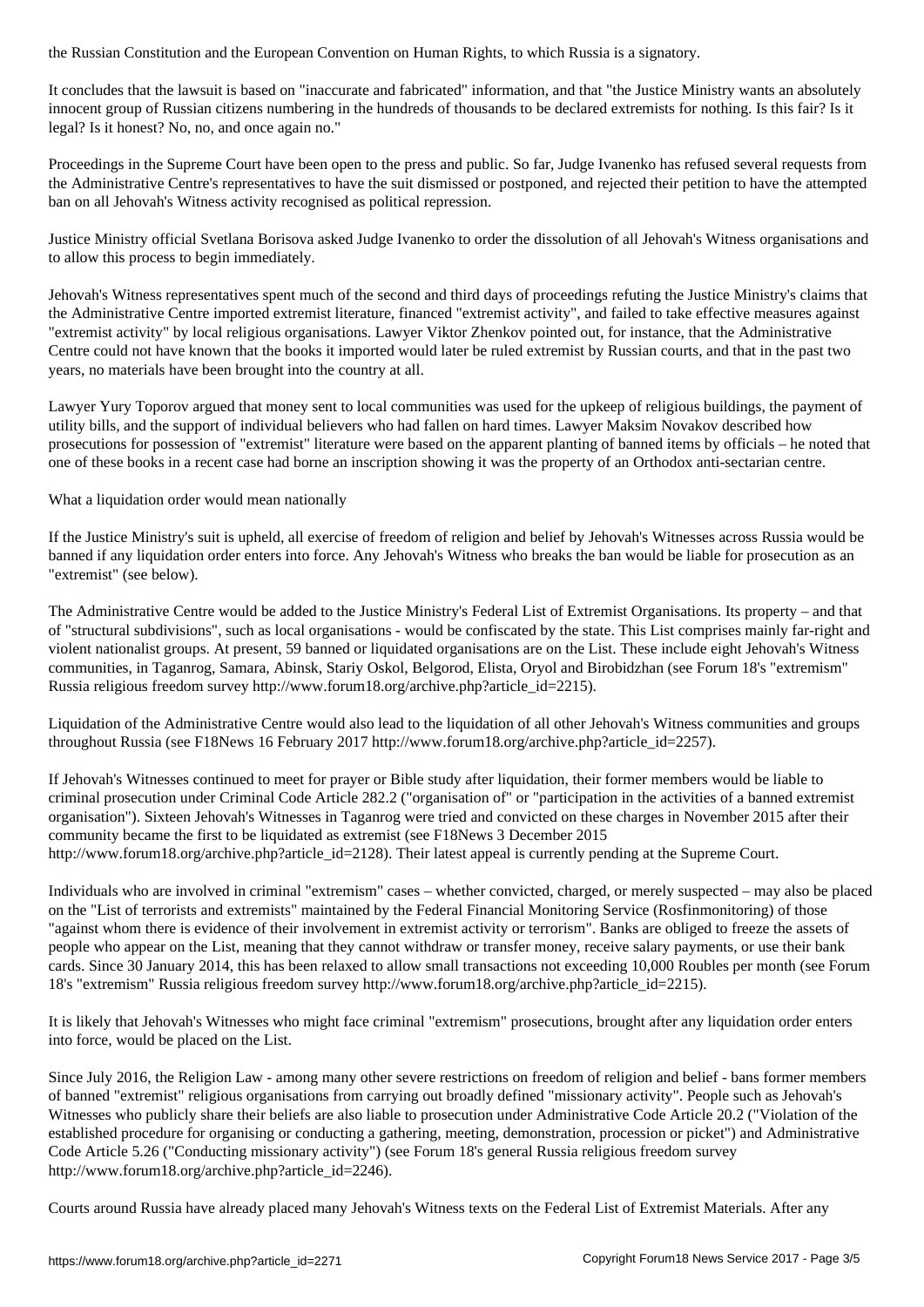"extremism" Russia religious freedom survey http://www.forum18.org/archive.php?article\_id=2215).

Administrative Centre's formal warning, "unplanned inspection"

On 2 March 2016, the Administrative Centre received a formal warning from the General Prosecutor's Office of the "inadmissibility of extremist activity". The warning was explicitly predicated on the allegedly "extremist" activities of the local communities and their members throughout Russia, which the Centre oversees and supports (see F18News 24 May 2016 http://www.forum18.org/archive.php?article\_id=2181).

The Centre repeatedly attempted to get the warning overturned, but on 16 January 2017 Moscow City Court upheld an earlier ruling by the capital's Tver District Court that the General Prosecutor's Office had acted lawfully. Deputy General Prosecutor Viktor Grin claimed on 27 January that the Administrative Centre's "structural subdivisions" had engaged in "extremist activity" since his 2 March 2016 warning, and specifically mentioned the dissolution of local Jehovah's Witnesses as "extremist organisations" (see F18News 15 February 2017 http://www.forum18.org/archive.php?article\_id=2256).

The Justice Ministry conducted an extraordinarily extensive "unplanned inspection" of the Administrative Centre in February. Among topics the inspection team looked at were: what Jehovah's Witnesses believe; their exercise of freedom of religion and belief throughout Russia; banned allegedly "extremist" texts and websites; and 73,000 pages of documentation on property, bank accounts, donations, and subsidiary organisations. The inspection team claimed to have found alleged "violations" and allegedly "inaccurate information" in their report seen by Forum 18 (see F18News 15 March 2017 http://www.forum18.org/archive.php?article\_id=2264).

If the Supreme Court upholds the Justice Ministry's suit, this would be the first time that a court has ruled that a registered national centralised religious organisation is "extremist" and should be banned.

Jehovah's Witnesses claim nearly 172,000 adherents in Russia, with a peak of nearly 300,000 attending their most important annual commemoration, the Memorial of Christ's Death. There are at present 397 registered local organisations and more than 2,500 unregistered religious groups. Liquidation "would be a disaster for rights and freedoms in our country", Administrative Centre spokesperson Yaroslav Sivulsky said on 15 February (see F18News 15 March 2017 http://www.forum18.org/archive.php?article\_id=2264).

### Increasing targeting of Jehovah's Witnesses

Courts around Russia have placed numerous Jehovah's Witness texts on the Federal List of Extremist Materials. Many individual Jehovah's Witnesses and communities have been fined and liquidated for possession of these allegedly "extremist" texts, which Jehovah's Witnesses insist are planted by the authorities. A total of 39 warnings and cautions of the "inadmissibility of extremist activity" in 24 regions are known by Forum 18 to have been issued to Jehovah's Witness local religious organisations since late 2007. Although Jehovah's Witnesses frequently challenge these warnings and cautions in court, Forum 18 knows of no instance in which this has been successful. Ten communities have subsequently been ordered to be liquidated (see Forum 18's "extremism" Russia religious freedom survey http://www.forum18.org/archive.php?article\_id=2215).

The frequency of warnings and liquidations has been increasing. From 2007 to 2012, there were eight warnings and one liquidation. In 2013 to 2016, however, there were 31 warnings and nine liquidations ordered, with one liquidation attempted. From late 2016, raids on Jehovah's Witness premises have been taking place more than three times per month. These raids on doctrinally pacifist religious communities often involve many heavily armed and camouflaged officers, who "discover" apparently planted banned "extremist" literature. This can lead to liquidation of a local religious organisation (see eg. F18News 24 October 2016 http://forum18.org/archive.php?article\_id=2228).

The import into Russia of Jehovah's Witness literature, even if it has not been ruled "extremist", is routinely blocked (see eg. F18News 14 December 2015 http://www.forum18.org/archive.php?article\_id=2133).

Prosecutors in Vyborg are attempting to have the Jehovah's Witness New World Bible banned as "extremist", even though an amendment to the Extremism Law explicitly prohibits the banning of "the Bible, the Koran, the Tanakh and the Kanjur, their contents, and quotations from them" (see F18News 5 May 2016 http://www.forum18.org/archive.php?article\_id=2174). Proceedings are currently suspended while additional "expert" analysis is carried out (see Forum 18's "extremism" Russia religious freedom survey http://www.forum18.org/archive.php?article\_id=2215).

Two Jehovah's Witnesses are also on trial in Sergiyev Posad under Criminal Code Article 282, Part 2 ("Actions directed at the incitement of hatred [nenavist] or enmity [vrazhda], as well as the humiliation of an individual or group of persons on the basis of .. attitude to religion") (see F18News 26 January 2017 http://www.forum18.org/archive.php?article\_id=2250). Their next hearing is due on 10 April (see F18News 4 April 2017 http://www.forum18.org/archive.php?article\_id=2270).

Among others targeted for exercising freedom of religion or belief, 11 Muslims now charged or on trial for meeting to study Turkish